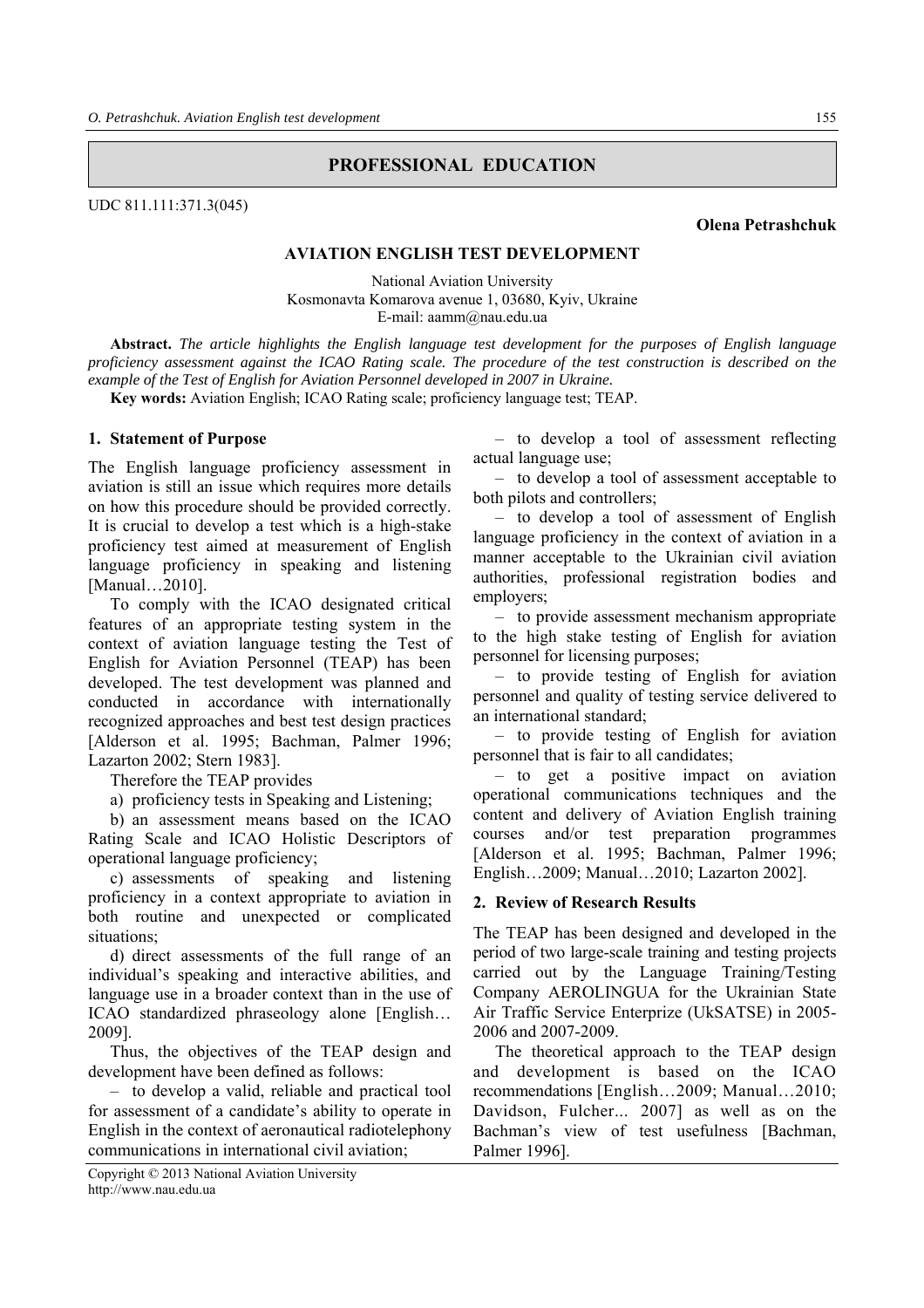According to Bachman's approach the process of useful test construction includes activities on test design, development, operationalization and trialling, administration and quality monitoring [Bachman, Palmer 1996]. Therefore during the design stage the TEAP design statement was proposed and further moderated on the panel of item writers, academicians as well as stakeholders.

The main focuses of the design stage were:

a) to decide on general parameters of the future test in accordance with ICAO requirements and best practices of the proficiency test development;

b) to draft test items/tasks and initially pilot them on a small sampling for purposes of further improvement of the test items to become useful for the whole test construction.

To meet the aforementioned objectives a lot of tasks have been accomplished. They were as follows:

At the design stage (2005):

– The test purpose and test constructs were identified as described above [Manual…2010: Ch. 6].

– The Target Language Use (TLU) domain and test item/task types were defined as described above [Manual...2010: Ch. 2, 3].

– The target population for whom the TEAP is intended was studied as described above (Manual… 2010: Ch. 1).

– A plan for evaluating the TEAP qualities (validity, reliability, practicality and impact) was developed [Manual…2010: Ch. 6].

– The instructions for candidates and test team were formulated and piloted for further refining.

– The sources for test materials were found and their suitability evaluated.

– The test team (item writers, test administrators, examiners/interlocutors, invigilators, raters) was selected and initial training of them was carried out

– An inventory of required and available resources needed for the TEAP development and operationalization was listed and appraised for further availability, allocation and administration.

– The test items for Listening component and tasks for Speaking component were constructed; pre-testing/initial piloting/trialing of individual test items/tasks was conducted on small samplings (groups of 10-12 people) for further improvement of the test items/tasks or/and their administration procedure; good test items and tasks were put into the electronic database/test item bank for further use in the TEAP construction.

– The audio materials (authentic radio telephony transmissions or simulated exchanges) were piloted on small samplings (groups of 10-12 people) for further refining of the instructions, general comprehensibility of audio files, evaluating appropriateness of the background 'white' noise, finding proper allotment of time for each transmission and its task, etc.

– The general format of oral interview, interlocutor's questions and number of the interview parts were designed and piloted on small samplings (groups of 7-10 volunteers of typical contingent) for further defining of the proper time allotment, most suitable questions for the warming-up part, deciding on optimum number of tasks, their structure and content, etc. For example, questions 'What do you think about future of air travel in Ukraine?' or 'What may international organizations do for aviation development in Ukraine?' were deleted from the draft list of test questions due to lack of the subject knowledge. During the design stage it became obvious that each category of aviation personnel (e.g., controllers, fixed-wing pilots, helicopter pilots) should be provided with an individual TEAP version to suit a specific subject matter environment.

At the development stage (2006-2007):

The TEAP development was based on initially piloted test items/tasks which were stored in a test item bank. During the development stage the TEAP blueprint was developed which made possible to identify all details of the future test. The TEAP was constructed as a whole test. All components of the test (parts, sections, tasks, items) were incorporated in a single test. Initially the TEAP was developed for air traffic controllers (Tower, Approach and En-Route) and fixed-wing pilots.

In addition many other activities were performed at the stage, namely:

For Listening Test

a) Instructions to the TEAP and individually to the Listening and Speaking Tests were written;

b) Instructions to each task under Listening Test were written;

c) Layout of the paper answer sheet was constructed;

d) Audio materials based on authentic radiotelephony exchanges were designed;

e) Speaker's narrations were recorded;

f) All rubrics, pauses, 'white' noise were incorporated into the Listening Test audio materials.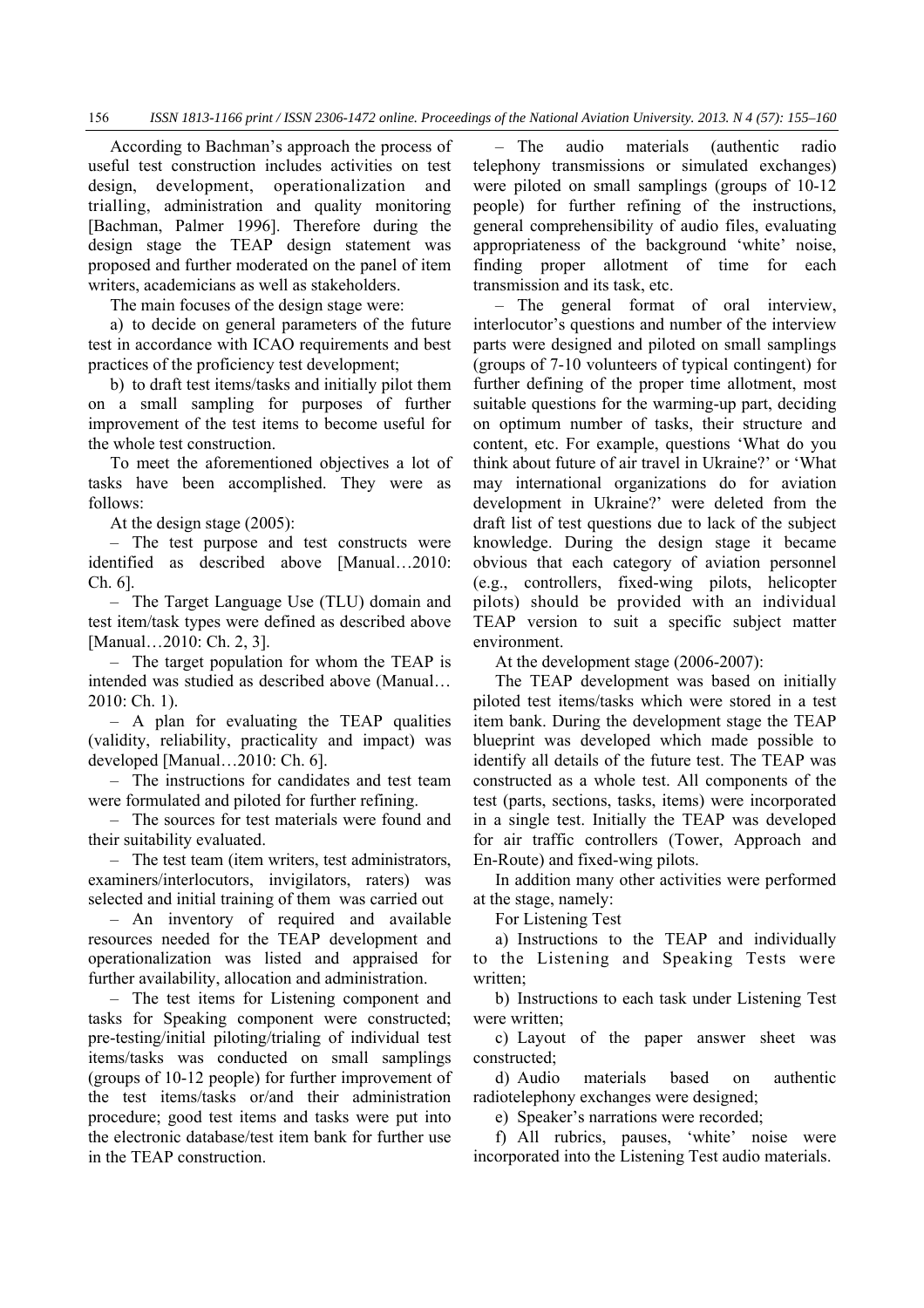#### For Speaking Test

a) Frame of the oral interview was finalized and tried out for further analysis of the oral discourse regarding its measurability against the ICAO Rating Scale;

b) Cue cards for tasks in the interview Part 2 were tried out to refine its structure and content optimal to elicit intended language of the candidate;

c) Photos for visual prompts were found, checked and selected for further use in the interview Part 3.

Chronologically the TEAP design and development process can be divided into 5 phases:

Phase I (January – September 2005) – Starting test development.

At this phase the major activities were aimed at preparing some conditions initially needed for the TEAP development:

– Acknowledgment of the need of Ukrainian aviation industry in assessment of English language proficiency to meet the ICAO new language requirements by March 5, 2008.

– Analysis of test design/research methodologies.

– Conducting a preliminary research on test purpose and specifications, test takers' characteristics, target (aviation) language use, constructs to be measured, analyses of language needs, availability of resources needed for test development, etc.

– Selecting and initial training of item writers.

– Allocating of available resources (financial, material, technical and human).

Phase II (November 2005 – April 2006) – Test design.

In the second phase the major activities were aimed at providing test design, test item/task writing, pre-test piloting of new items and creation of test item/task bank:

– Developing the TEAP blueprint to give details on the whole test specifications and individual test item/task specifications.

– Finding and selecting relevant materials.

– Writing test items/tasks and their pre-test piloting.

– Developing test Listening component on the base of piloted items/tasks.

– Developing test Speaking component on the base of piloted tasks (oral interview scenarios).

– Training of test administrators/examiners/ interlocutors/invigilators/markers/raters.

– Identifying approach and methodology of the TEAP quality evaluation.

– Developing plan of activities to evaluate test quality (validity, reliability, practicality and impact).

Phase III (May 2006 – May 2007) – Test quality provision.

In the third phase the major activities were aimed at the TEAP trialling/quality evaluation:

– Preparing test materials and equipment needed for test administration (printing answer sheet booklets, providing audio files on CDs, printing protocols, photos, tape-recorders and digital Dictaphones, pencils, etc.).

– Live small-scale testing for further validation.

– Managing resources available and needed for large-scale test delivery.

– Administrating live field testing (up to 1000 personnel in 7 regions of Ukraine).

– Analyzing of the test results to have evidences of the test validity, reliability, practicality.

– Refining the test items/tasks.

Phase IV (June 2007 – February 2008) – Test launch.

In the fourth phase the major activities were aimed at presenting the TEAP to the SAA and other stakeholders to prove the test suitability for Ukrainian ATCOs and flight crews for licensing purposes to meet new ICAO language requirements:

– Presenting the TEAP for the SAA panel of experts.

– Receiving national endorsement of the TEAP and official authorization to provide testing services for aviation personnel for licensing purposes.

– TEAP launch in October 2007 to assess English language proficiency of air traffic controllers of Ukraine.

– TEAP launch for flight crews of airlines in February 2008.

Phase V (September 2009 – present) – Regular TEAP administration, test quality monitoring and test quality maintenance.

– Providing regular scheduled testing for aviation industry in Ukraine.

– Monitoring of the TEAP quality.

– Conducting research on vital issues of test quality.

– Monitoring quality of test administration and rating procedures.

– Review of the test versions each six months.

– Annual upgrading of the test format on the base of the research results.

– Regular retraining of the test team staff according to schedules.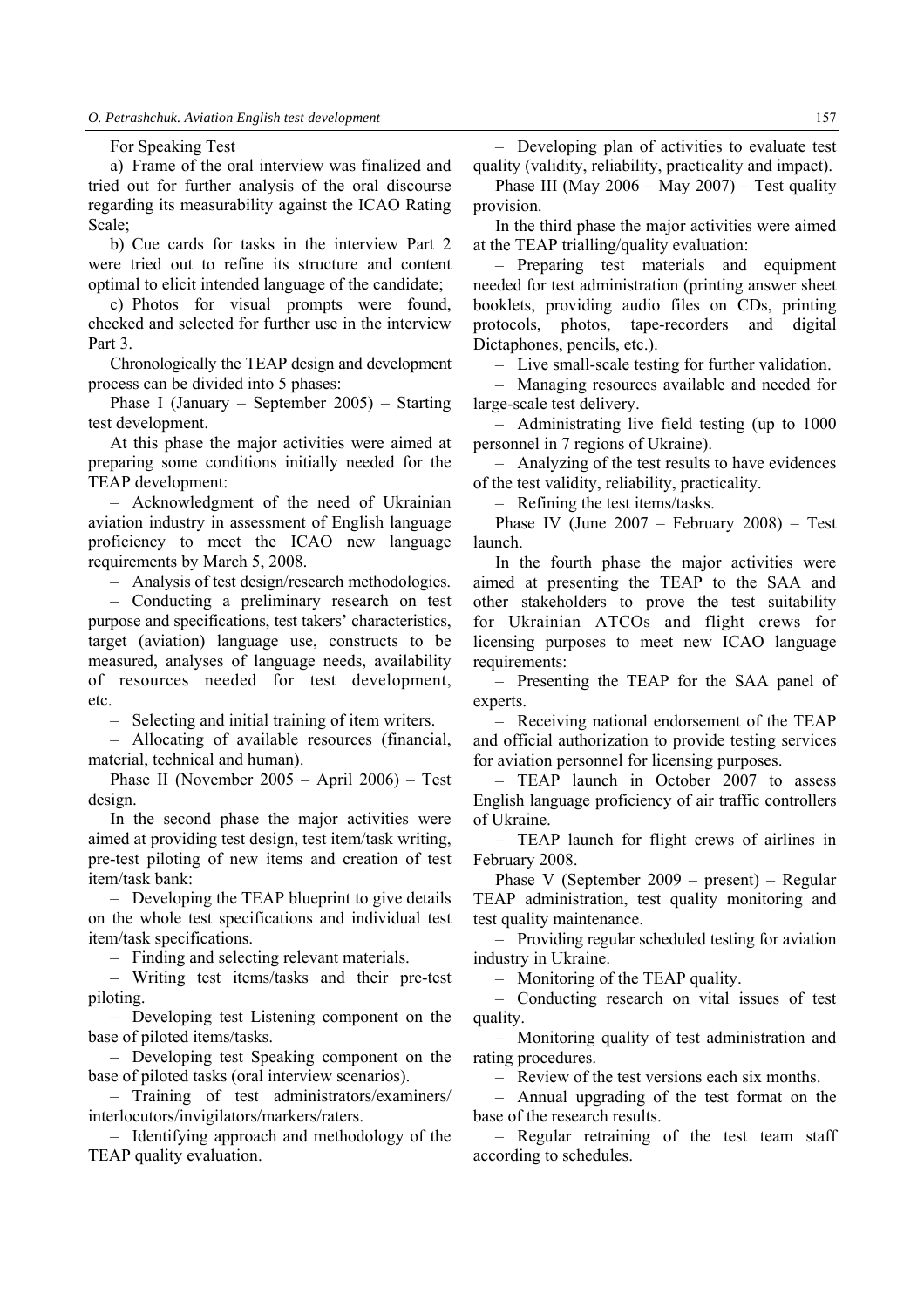# **3. Purpose of the Work**

The TEAP aligns to the stated test purpose through:

a) the test format (Listening and Speaking components);

b) the test items and tasks (no discrete items but real world interaction) which enable elicitation of the intended language to demonstrate English language performance ratable against both the ICAO Holistic scale and the ICAO Rating Scale;

c) definition of constructs according to the ICAO Rating Scale language profiles to be measured;

d) trained item writers, raters, examiners/ interlocutors available to provide quality test administration and rating.

The objectives mentioned above have been reached through keeping to the best testing practices used internationally in testing both general English language (e.g., IELTS) and aviation English language (e.g., ELPAC, RELTA).

The main evidence of the TEAP aligning to the test purpose is the fact that since October 2007 the TEAP has been successfully administered for nearly two thousand aviation personnel for licensing purposes including those having been assessed again in 3 years.

Rating process is considered as an important component of the whole testing procedure. It goes along the interview conducting and test tasks as means of elicitation of intended language.

The main principles/provisions of the TEAP rating process are as follows:

– Initial and periodic trainings of raters are mandatory;

– Intra- and inter-reliability of raters is monitored on regular base;

– Blind double rating is applied to all speech samples;

– The speech samples are kept as digital recordings of the interviews;

– Raters do not know candidates the voices they hear;

– The obtained speech samples are assessed immediately after the test during a period from 3 hours up to 2 days depending on a total number of samples under the rating procedure;

– In case of disagreement between two raters the third rater is involved;

– In any case the chief examiner/rater with full responsibility makes the final decision on the level to be awarded.

In some cases (so called 'bordering levels') an interlocutor opinion may contribute to the final score.

#### **4. Selection and training of raters**

The raters are selected according to requirements to qualification of the raters. Normally the teachers of Aviation English are trained to be a rater. According to ICAO requirements [Manual…2010], all TEAP raters have University degree in English linguistics and experience in Aviation English teaching. In addition to raters' training they are familiarized with the working places of a controller and a pilot in a real world environment.

*Rater's training program* consists of 2 week initial course and 3 day refresher course.

*The initial training* is aimed at gaining initial knowledge about assessment, scoring, rating, types of scales and developing skills to use ICAO scale for assessment of recorded speech samples at different levels. The training is based on suitable samples of oral language performances at pre-operational level 3, operational level 4 and extended level 5. The recordings of some samples are available on paper as a transcript handout for visual support of the sample analysis.

A special focus of the training is to teach raters to differentiate 'bordering performances' which are difficult to rate precisely. The raters are taught to understand how features of a language performance under each individual level are different from another one, what "sometimes", "often", "rarely", etc. in the descriptor correspond to. With this purpose the sample recordings are commented by the chief examiner who explains the reasons of the scores/levels awarded.

During the initial training raters are trained how to document the rating procedure. They practice to fill in a rater protocol with specific features (errors) of the speech sample.

Raters are familiarized with speech samples which have different degree of their measurability against ICAO scale.

The initial training is finalized with an exam: the rater must assess 21 sample (7 samples of each level) previously assessed by two experienced raters. The exam is passed if only one out of each 7 samples has a different score.

*The refresher training* is provided for raters on a semi-annually base or more often if needed. The aim of the refresher training is calibration of raters' ratings.

During the refresher course the raters practice on rating of especially collected samples. The samples represent both typical individual levels and specific to some reasons cases. Normally afterwards the details of the cases are analyzed and discussed.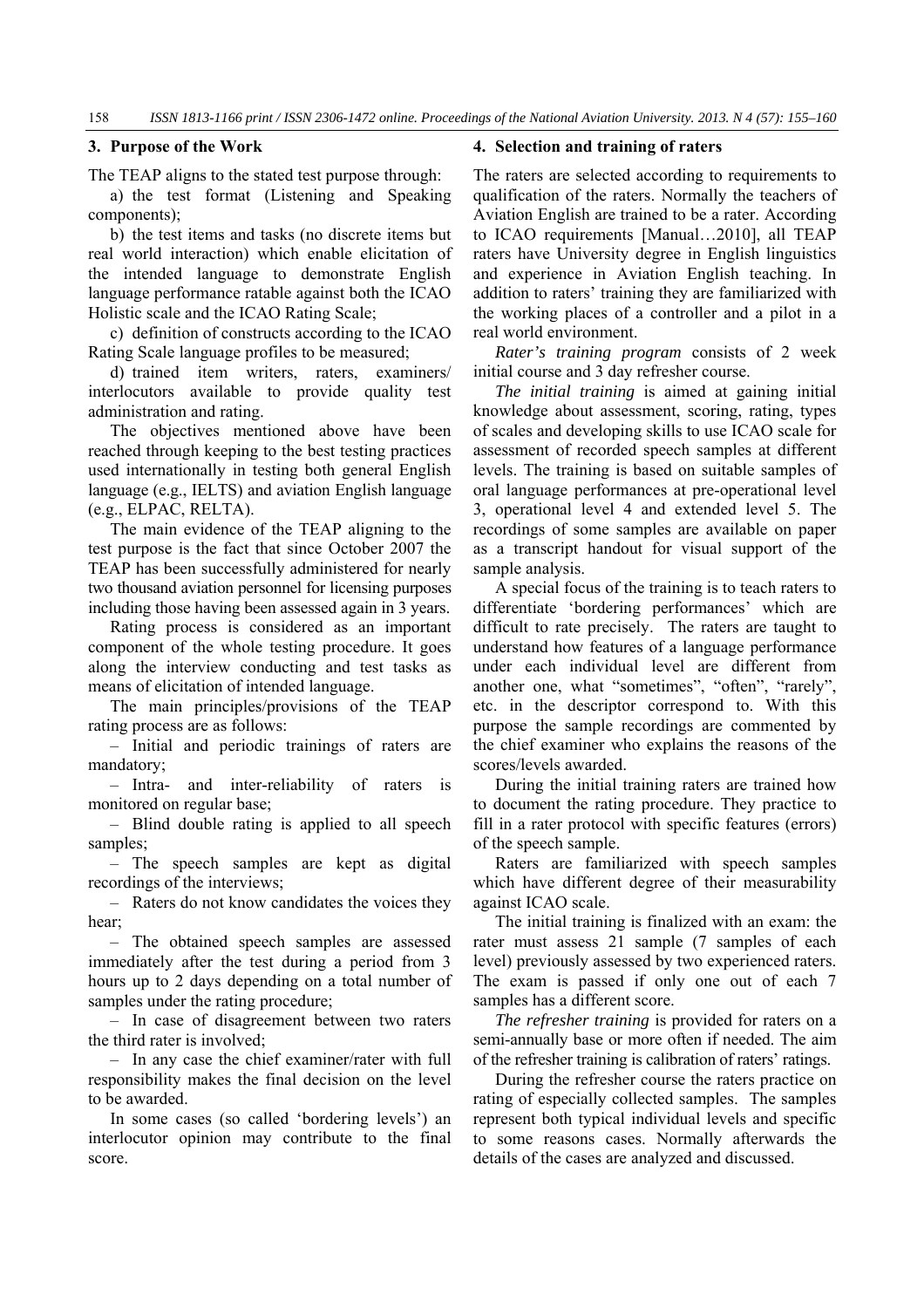*Experienced aviation specialists* with English language competence at level 5 or higher are involved into rating process as subject matter experts.

Though they are not available for daily assessment they are provided with randomly selected samples at each level (3, 4, 5) for their feedback, comments and advice. The aviation specialists are supported through initial training on ICAO scale application. They are exposed to some linguistic and psycholinguistic knowledge, terminology and notions, e.g., "maintain interaction", "strategies for clarification", "interfere with ease of understanding", "stretches of language", " linguistic or situational complication", etc.

# **5. Assessment procedure and maintenance of reliable rating**

Within the proposed framework, oral tests consist of several different speech interactions, each of which encompasses a variety of contextual variables that affect its output.

These interactions are performed as simulations in order to tap unmonitored language, which approximates the most stable discourse style, namely, the vernacular.

The sample of speech interactions included on an oral test is randomly selected from specifications of those interactions most relevant to the specific context and purpose of the assessment. The language samples are then assessed by raters/assessors with rating scales, whose criteria vary according to the intended use of the test results.

Maintenance of the raters' intra- and interreliability is provided through semi-annual training and assessment workshops.

With a purpose of effective and reliable assessment of oral speech samples a Rator's Memo has been developed. It includes main features of the language construct specific for levels 3, 4 and 5 which should not be neglected by the rators when filling in a Rator's Protocol/Assessment Sheet.

# **6. Rator's Memo**

Construct to be measured at operational language proficiency (Level 4):

– Ability to use plain English in aviation context accurately (pronunciation, vocabulary, grammar) though minor mistakes may occur especially when attempted complex language;

– Language ability to communicate fluently by managing interaction with an interactant (e.g., demonstrate comprehension responding appropriately, immediately, informatively);

– Language ability to produce stretches of language, using appropriate connectors and fillers;

– Language ability to use clarification strategies and paraphrase when needed;

– Language ability to communicate effectively in situations of unexpected change of topic (turn of events), linguistic or situational complication.

Construct to be measured at extended language proficiency (Level 5):

– Ability to use plain English in aviation context accurately (pronunciation, vocabulary, grammar) with almost no influence by native language though minor mistakes nay rarely happen when attempted complex language; vocabulary is sometimes idiomatic;

– Language ability to communicate fluently by managing interaction with an interactant (e.g., demonstrate comprehension responding appropriately, immediately, informatively in both familiar and unfamiliar or unexpected situations);

– Language ability to produce stretches of language, using appropriate connectors, fillers, distracters;

– Language ability to use clarification strategies and paraphrase when needed;

– Language ability to communicate effectively in situations of unexpected change of topic (turn of events), linguistic or situational complication.

Construct to be measured at pre-operational language proficiency (Level 3):

– Disability to provide language accuracy for effective communication due to influence by native language leading to weak control of basic grammar structures, limited vocabulary; no attempt to paraphrase when lack of vocabulary;

– Disability to maintain interaction consistently

– Disability to communicate fluently due to unnatural pauses of silence when lack of vocabulary and pauses of hesitation when not sure about choice of the words; attempts to transfer to native language;

– Disability to produce good consistent stretches of language due to inappropriate phrasing and pausing;

– Disability to prevent misunderstanding by using clarification strategies; instead of it attempt to translate in native language to check appropriacy of comprehension;

– Disability to use discourse connectors or fillers;

– Responses often are formulated on the base of a question words;

– Disability to maintain effective interaction in unpredictable situations.